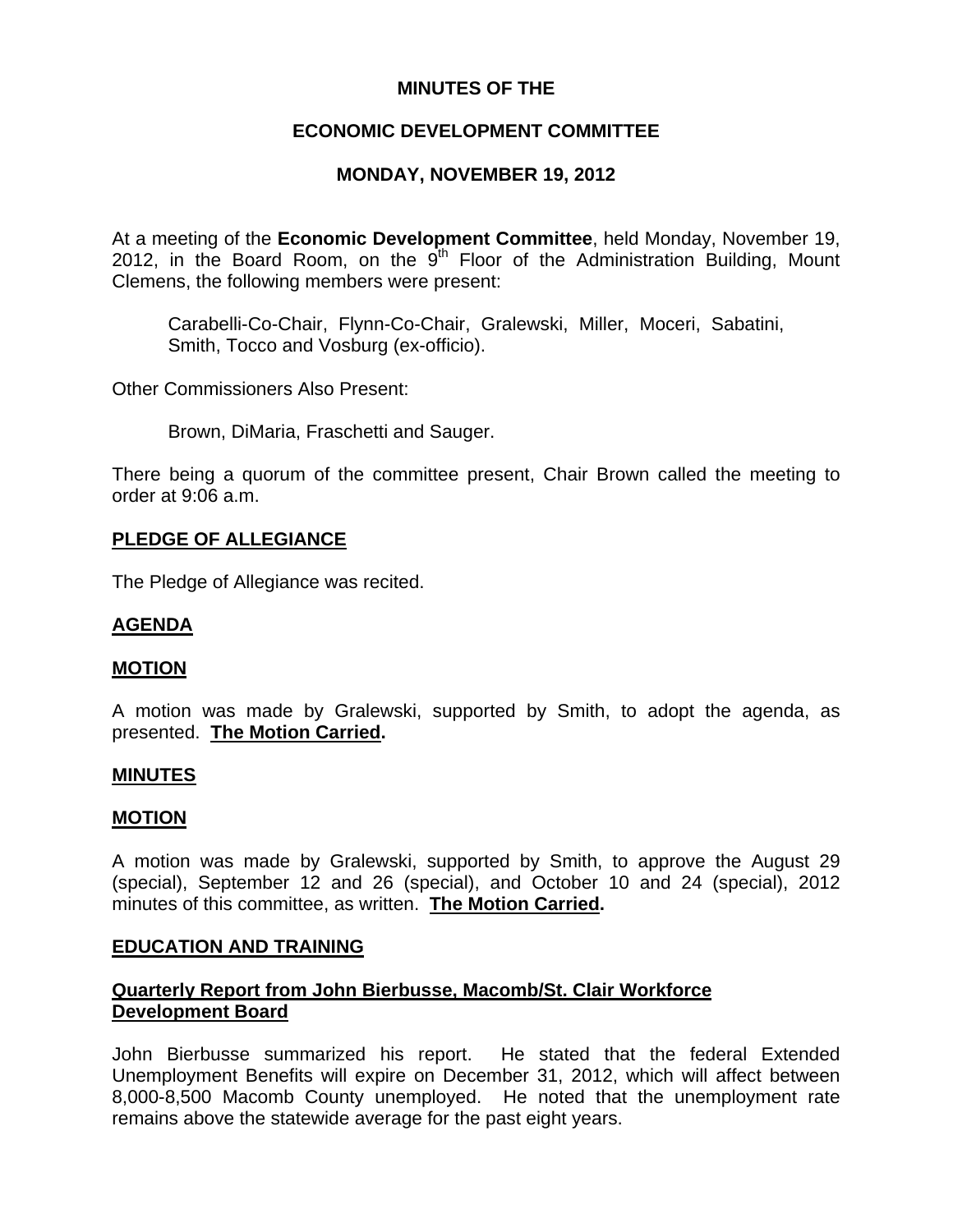The following commissioners spoke: Flynn.

# **MOTION**

A motion was made by Smith, supported by Gralewski, to receive and file the quarterly report submitted by John Bierbusse, Macomb/St. Clair Workforce Development Board. **The Motion Carried.** 

# **Review of 2013 Budget for Michigan Works**

John Bierbusse explained that their budget is the result of a contract they have with the County to provide services in their Michigan Works service centers. He said money is passed through from the Workforce Development Board and primarily covers the wages of the individuals hired under the contract.

The following commissioners spoke: Flynn and Moceri.

# **MOTION**

A motion was made by Moceri, supported by Miller, to receive and file the 2013 budget review for Michigan Works. **The Motion Carried.** 

## **DEPARTMENT OF ROADS**

## **Approve 2012/2013 Budget Increase/Department of Roads**

Bob Hoepfner overviewed the budget transfer request to complete repairs to the elevator at the 117 South Groesbeck building.

## **MOTION**

A motion was made by Smith, supported by Sabatini, to approve and forward to the Finance Committee the request to amend the FY 2012/2013 budget for the Macomb County Department of Roads to transfer \$70,000 from the fund balance to complete repairs to the elevator at 117 South Groesbeck building (fund balance of \$41,926,999 estimated for FY end on 9/30/13). National Elevator Consultants, Inc., the County's elevator consultant, will prepare bid specifications and monitor repairs at a cost of \$7,200; the project will be publicly advertised and bid, with award to the lowest qualified bidder; the estimated cost of the repair is \$60,653 (estimate submitted by Thyssen Krupp, with whom Department of Roads has a contract with for elevator maintenance); Further, these budget actions address budgetary issues only. They do not constitute the Commission's approval of any County contract. If a contract requires Commission approval under the County's Contracting Policy or the County's Procurement Ordinance, such approval must be sought separately. **The Motion Carried.**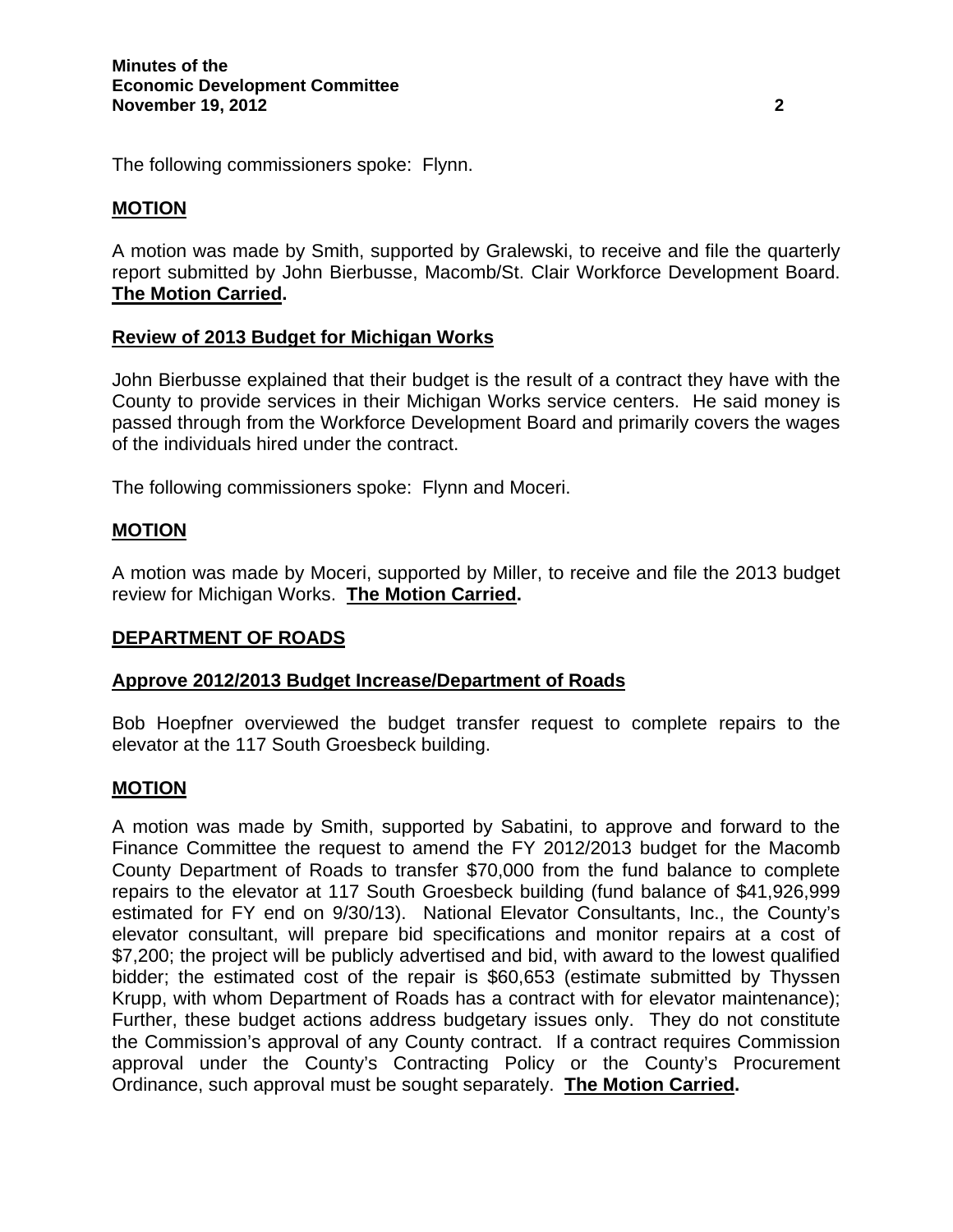# **Approve 2012/2013 Budget Increase/Department of Roads**

Bob Hoepfner overviewed their request for a budget amendment to recognize an audit adjustment. He said they will use the money to prepare for additional equipment or for winter road maintenance.

The following commissioners spoke: Carabelli, Tocco and Miller.

#### **MOTION**

A motion was made by Smith, supported by Sabatini, to approve and forward to the Finance Committee the request to amend the FY 2012/2013 budget for the Macomb County Department of Roads in the amount of \$1,342,432 to recognize audit adjustment to FY 2010 state maintenance contract (\$500,000 in capital equipment line item and \$842,432 in construction and maintenance expenditure line item; Further, these budget actions address budgetary issues only. They do not constitute the Commission's approval of any County contract. If a contract requires Commission approval under the County's Contracting Policy or the County's Procurement Ordinance, such approval must be sought separately. **The Motion Carried.** 

# **PLANNING & ECONOMIC DEVELOPMENT**

## **Approve 2012 Budget Increase/Planning & Economic Development Dept. for NSP3**

## **MOTION**

A motion was made by Smith, supported by Moceri, to approve and forward to the Finance Committee the request to increase the 2012 budgeted revenues and expenditures in the Macomb County Department of Planning & Economic Development as a result of the need to expend the entire NSP3 grant allocation of \$2,536,817 in 2013; the project will be completed by July 2013 and the County must have access to the entire amount of funding available in order to pay for these costs; Further, these budget actions address budgetary issues only. They do not constitute the Commission's approval of any County contract. If a contract requires Commission approval under the County's Contracting Policy or the County's Procurement Ordinance, such approval must be sought separately.

The following commissioners spoke: Carabelli, Tocco, Sabatini and Smith.

Co-Chair Flynn spoke about the possibility of including in the current Procurement Policy or a Grant Ordinance a requirement that some of these projects must go out for competitive bid. Mr. Brumbaugh said he will work with the Department of Planning and also review the grant requirements, etc., to determine if that is possible.

Co-Chair Flynn called for a vote on the motion and **The Motion Carried with Carabelli and Sabatini voting "No."**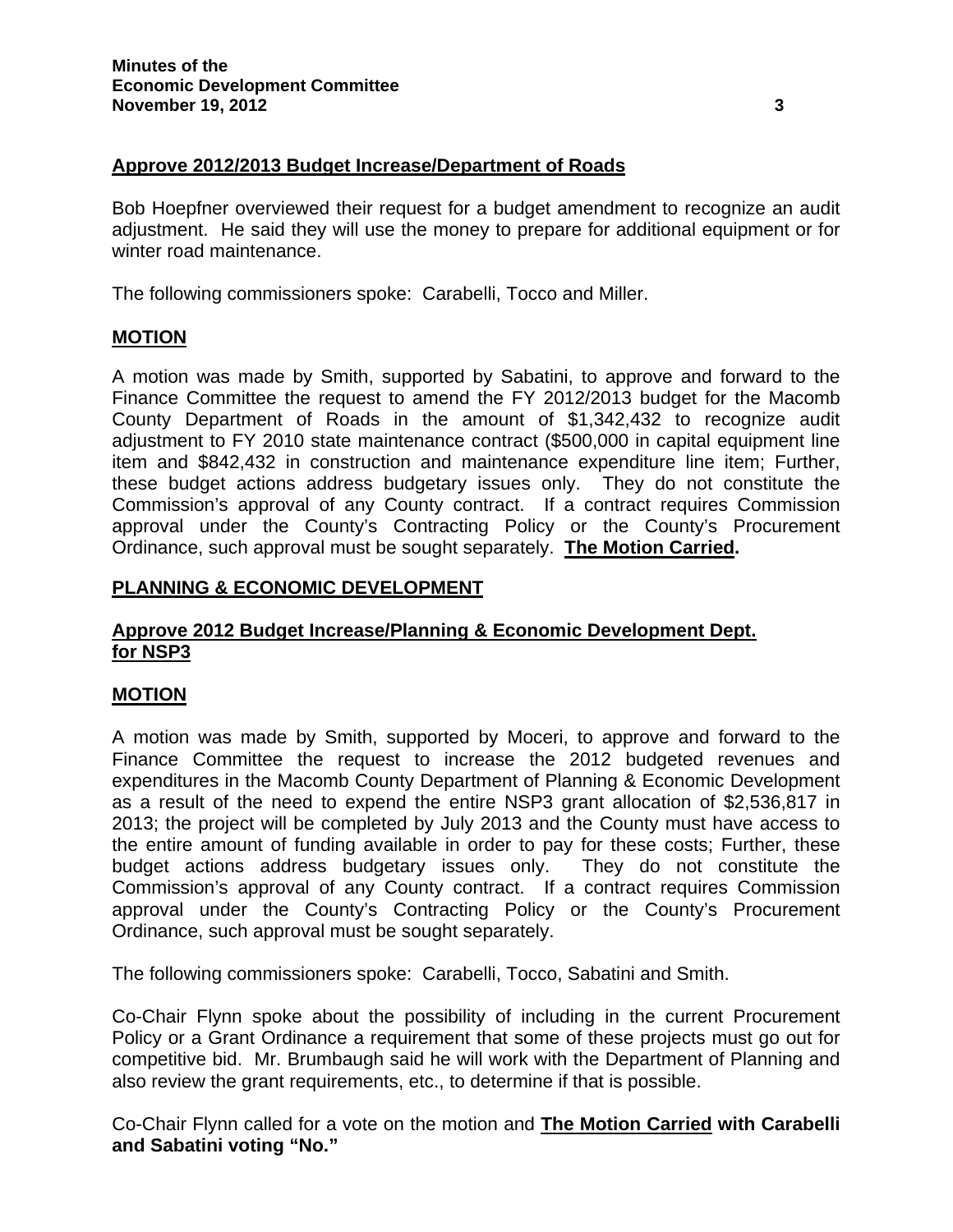# **Update on Solid Ground**

Mike Rozny and Carrie Fortune were present and provided an overview on the history and development of Solid Ground, the current situation of the facility and some of the options that have been considered through the Home Consortium.

The following commissioners spoke: Smith, Carabelli, Moceri, Smith, Sauger and Fraschetti.

Co-Chair Carabelli suggested that Mr. Provenzano meet with the Office of County Executive and report back on solutions.

Co-Chair Flynn suggested sending a request to the Office of the County Executive to look at developing recommendations to increase efficiencies for some of the grant projects under the Department of Planning. There were no objections.

## **MOTION**

A motion was made by Moceri, supported by Miller, to receive and file the update provided on Solid Ground. **The Motion Carried.**

#### **Review of 2013 Budget for Planning & Economic Development Dept.**

Pete Provenzano summarized the budget. He stated that after some internal reorganizing, they were able to include a reduction of one position. He said they were able to trim operating expenses and the only increase is for advertising and marketing.

The following commissioners asked questions of Don Morandini: Carabelli, Tocco and Moceri, Smith and Flynn.

The following information was requested to be provided for the December  $4<sup>th</sup>$  Board Operations Committee meeting:

- Breakdown of funds for advertising
- Breakdown for the following line items due to large increases from the last budget: Supplies & Services and Contract Services
- Breakdown of projects under each category in the Community Development Block Grant; what are the special projects

## **MOTION**

A motion was made by Tocco, supported by Moceri, to receive and file the 2013 budget review for the Department of Planning and Economic Development. **The Motion Carried.**